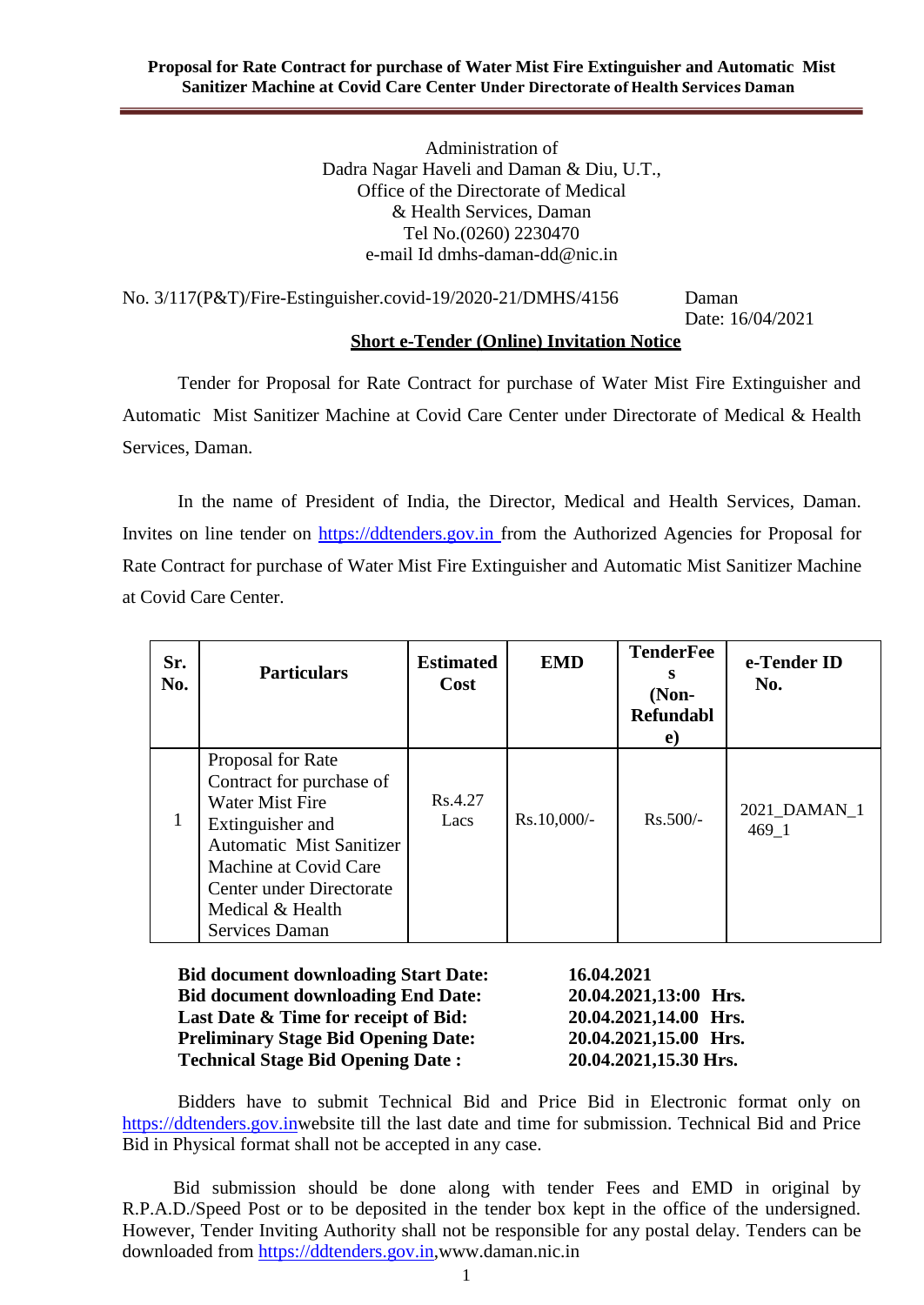- 1. The EMD and Tender Fees should not be forwarded bycash.
- 2. The Tender Fees will be accepted only in form of DD of any Nationalized or Scheduled Bank of India payable inDaman.
- 3. The EMD will be accepted in form of FDR /A/c Payee Demand Draft / Bankers Cheque from any Commercial Banks in an acceptable form payable at Daman in favor of under signed.

The tender inviting authority reserves the right to accept or reject any or all the tender to be received without assigning any reasons thereof. Bidders shall have to post their queries on E-Mail address: [dmhs-daman](mailto:dmhs-daman-dd@nic.in)[dd@nic.in](mailto:dmhs-daman-dd@nic.in) and ptdmhsdaman@gmail.com.

In case bidder needs any clarification or if training required for participating in online tender, they can contact the following office. For any technical related queries please call at 24 x 7 Help Desk Number 0120-4200462, 0120- 4001002, 0120-4001005,0120-6277787. International Bidders are requested to prefix 91 as countrycode.

Note- Bidders are requested to kindly mention the URL of the Portal and Tender Id in the subject while emailing any issue along with the Contact details. For any issues/ clarifications relating to thetender(s) published kindly contact the respective Tender Inviting Authority. Tel :

E-Mail : 0120-4200462, 0120-4001002, 0120-4001005, 0120-6277787.

support-eproc[at]nic[dot]in

Sd/-

**Director Medical & Health Services UT of Daman & Diu,** "Tel.No.0260-2230470" email ID [: dmhs-daman-dd@nic.in](mailto:dmhs-daman-dd@nic.in) ptdmhsdaman@gmail.com

Copy to :-

- 1. All Heads of Office, Daman for information & n.a.
- 2. Field Publicity Officer, Daman for wide publicity in Newspaper.
- 3. NIC, Daman for upload in govt. website for wide publicity
- 4. Accounts Section DMHS, Daman for information.
- 5. Procurement & Tender Division, DMHS, Daman for information.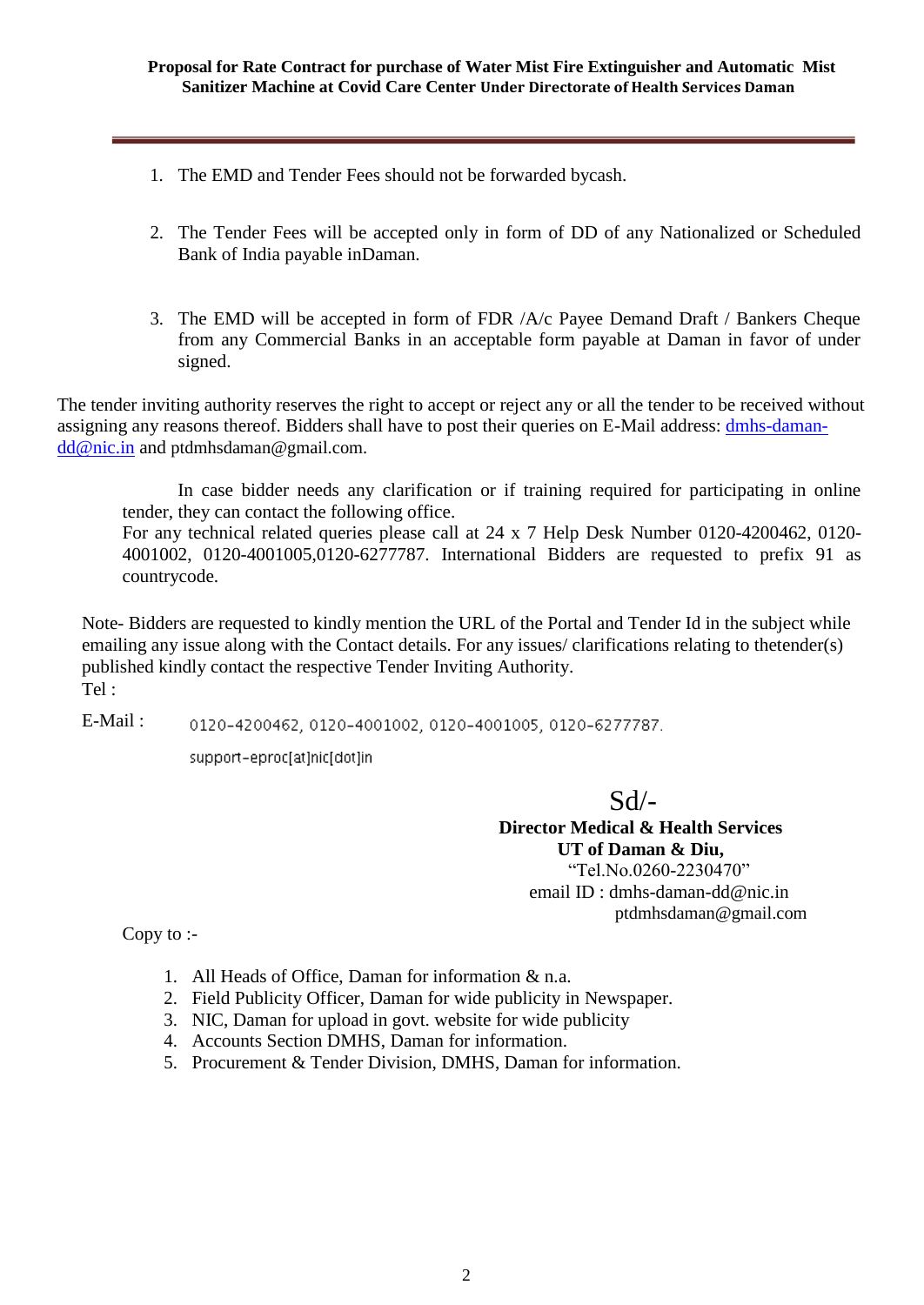#### **U.T. ADMINISTRATION OF DAMAN AND DIU, OFFICE OF THE DIRECTORATE OF MEDICAL AND HEALTH SERVICES, DAMAN**

Terms and Conditions for the **Proposal for Rate Contract for purchase of Water Mist Fire Extinguisher and Automatic Mist Sanitizer Machine at Covid Care Center under Directorate Medical & Health Services Daman**.

#### **Instructions to Bidders:**

- **1.** The rate should be quoted online in the financial bid in the prescribed form given by the department; **the rate should be valid for the period of One Year from the date of award of work.**
- 2. All/Taxes/GST/Duties/Royalties Charges payable on the sales/transport etc. Within and/or outside the state shall be payable by the Service provider.
- 3. All participant should be registered in MSME both before date of tender.
- 4. The decision of the Tender Inviting Officer for acceptance/rejection shall be final. The Tenderer should enclose along with tender the Earnest Money Deposit in form of Fix Deposit Receipt from any of the Nationalized Banks in an acceptable form payable at Daman in favour of **Director of Medical & Health Services, Daman**. The EMD should not be forwarded by Cash and **the EMD should be valid for the period of One Year.** Tender received without Earnest Money Deposit and tender fees will be summarily rejected.
- 5. All participant should be submitted similar work order which should not more than 2 years old.
- 6. All bills should be in **TRIPLICATE** and should invariably mention the number and date of order.
- 7. All participant should have registered office in Dadra Nagar Haveli and Daman Diu.
- 8. The Tenders shall be submitted in two bid system, wherein the EMD and Tender Fee only has to be submitted in Tender Box and should super scribing on the envelope as **"Sealed Cover for Proposal for Rate Contract for purchase of Water Mist Fire Extinguisher and Automatic Mist Sanitizer Machine at Covid Care Center under Directorate Medical & Health Services Daman**.
- 9. For all queries regarding tender specifications and any other clauses included in the tender Document should be addressed to personnel in tendering office address provided below:

**The Director Medical and Health Services Community Health Center UT of Daman& Diu Moti Daman -396 220 Tel 0260 2230470 Fax 0260 2230570**

10. The right to accept or reject without assigning any reasons or all tenders in part or whole is reserved with the Tender Inviting Officer and his decision(s) on all matters relating to Acceptance or rejection of the tenders as a whole or in part will be final and binding to all.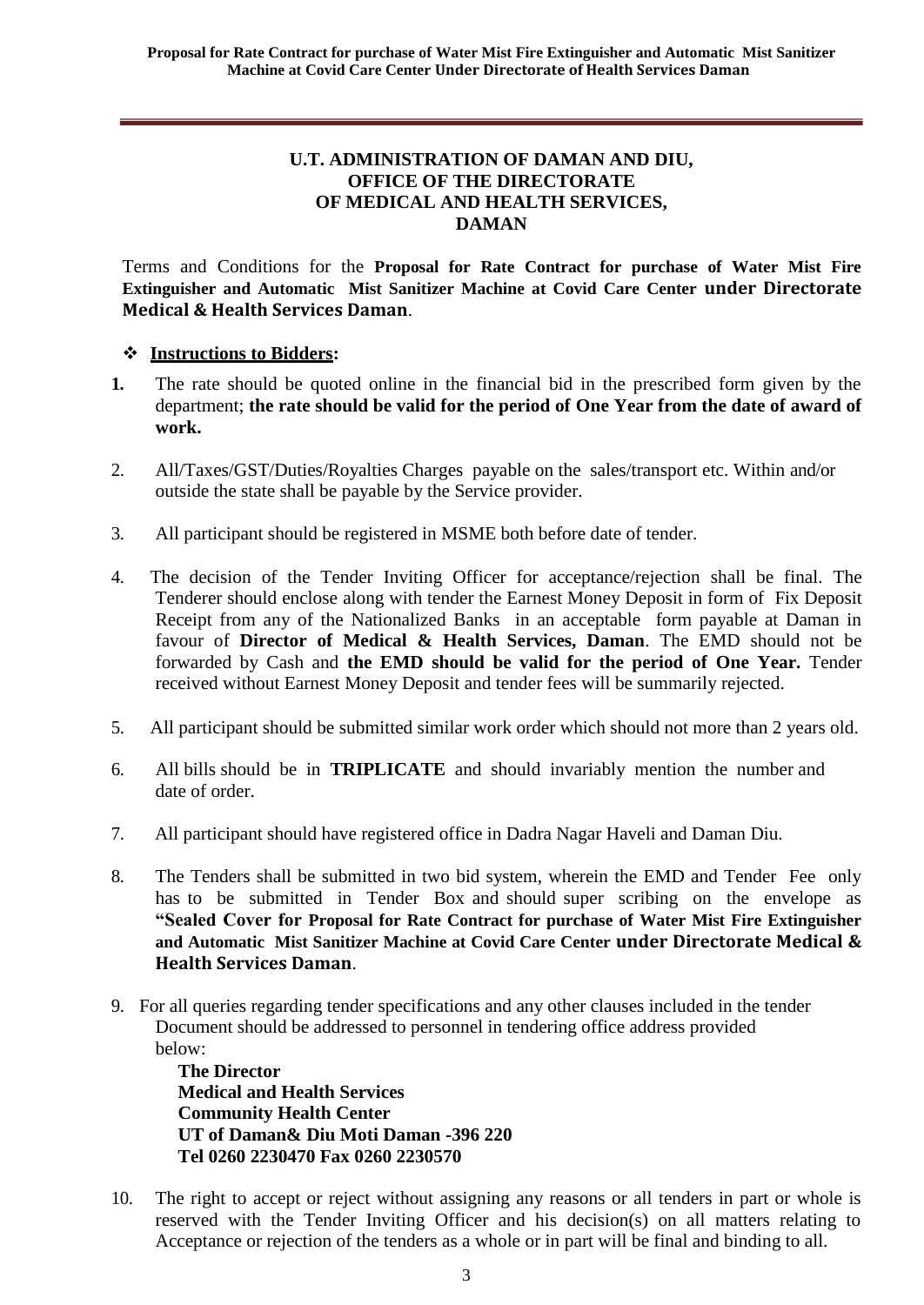- 11. In case of emergency call firm repetitive will be present with in 2 Hr. in site
- 12. The Technical Bid and Financial Bid with all relevant documents like Product Boucher, Registration Copy , etc. should be submitted online on[https://ddtenders.gov.in](http://www.nprocure.com/) in two bid system.
- 13. No separate agreement will be required to be signed by the successful tender(s) for the purpose of this contract. Rates tendered/offered in response to the concerned Tender Notice shall be considered as acceptance of all above terms and Conditions for supply for all legal purpose.

| <b>Bid document downloading Start Date:</b> | 16.04.2021            |
|---------------------------------------------|-----------------------|
| <b>Bid document downloading End Date:</b>   | 20.04.2021,13:00 Hrs. |
| Last Date & Time for receipt of Bid:        | 20.04.2021,14.00 Hrs. |
| <b>Preliminary Stage Bid Opening Date:</b>  | 20.04.2021,15.00 Hrs. |
| <b>Technical Stage Bid Opening Date:</b>    | 20.04.2021,15.30 Hrs. |

#### **Tender Fees (Non Refundable)Rs. 500/- :**

- The Tender Fees should not be forwarded by cash.
- The Tender Fees as specified in schedule otherwise tender will be rejected. The tender fees will be accepted only in form of DD in favor of **Director of Medical & Health Services, Daman** from any Nationalized or Scheduled Bank of India payable in Daman.
- All tenders must be accompanied by Tender fees as specified in schedule otherwise tender will berejected.

#### **Earnest Money Deposit(EMD) Rs.10,000/- :**

- a. All tenders must be accompanied by EMD as specified in schedule otherwise tender will be rejected.
- b. The manufacturing / service provider/ firm units who are registered in Dadra Nagar Haveli and Daman Diu are exempted for Earnest Money Deposit. For getting exemption, tenderers have to furnish valid and certified documents along with the tender, otherwise tender will be rejected.
- c. Any firm desires to consider exemption from payment of Earnest Money Deposit, valid and certified copies of it should be attached to their tenders.
- d. EMD can be paid in either of the form of following:
	- i. Fixed Deposit Receipts
	- ii. Demand Draft

In favor of **Director of Medical & Health Services, Daman** from any Nationalized Banks including Public Sector Bank/Private Sector Bank authorized by RBI to undertake Government Business.

- e. EMD should be valid upto **12 (12 Months)** from the date of its issuance.
- f. EMD in any other forms will not be accepted.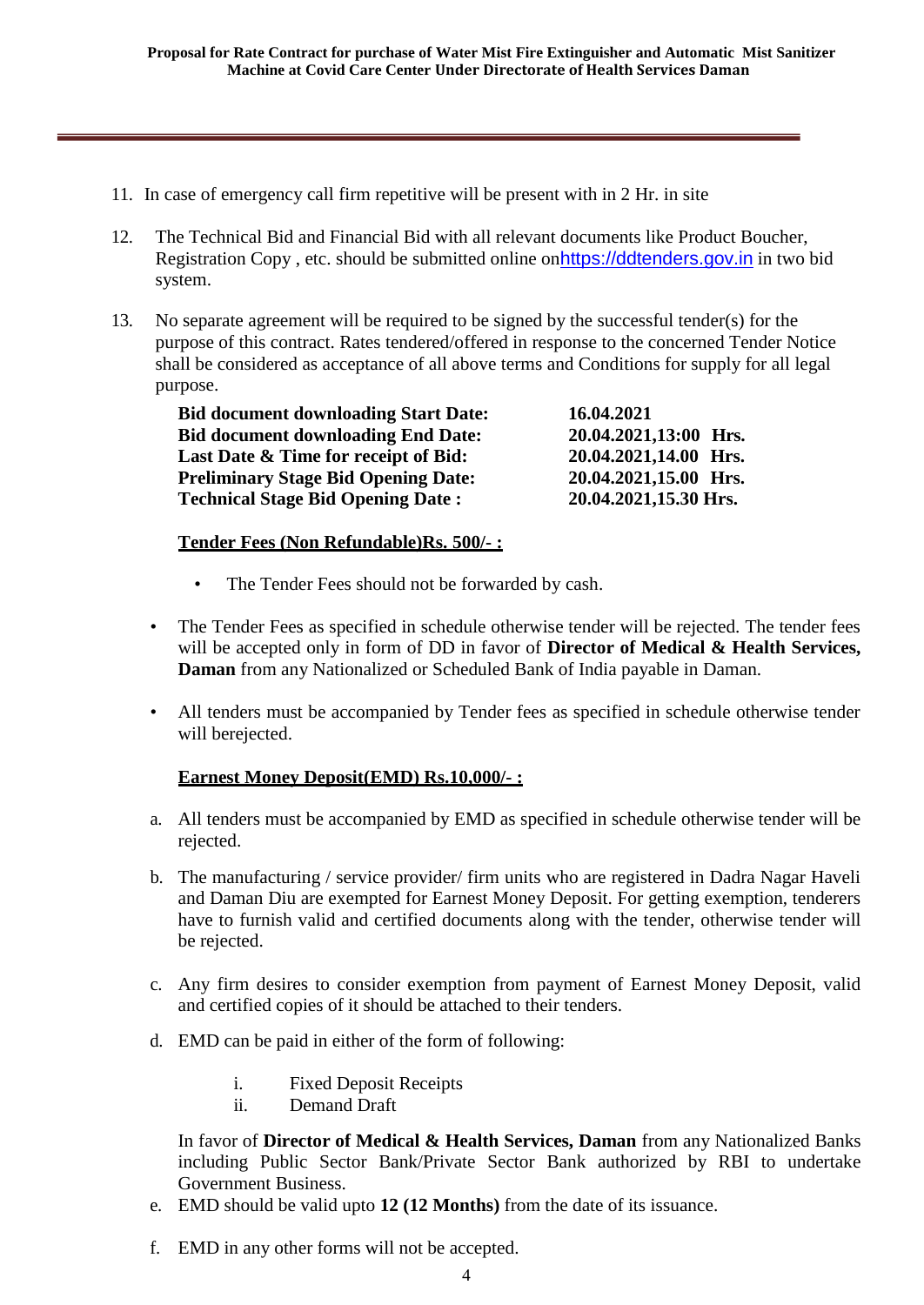g. EMD/Security Deposit shall be liable to be forfeited in following circumstances:

i. Tender is rejected due to failure of supply the requisite documents in proper format or giving any misleading statement or submission of false affidavit or fabricated documents.

- ii. In case, the supplier does not execute the supply order placed with him within stipulated time, the EMD of the supplier will be forfeited to the Government and the contract for the supply shall terminated with no further liabilities on either party to the contract.
- iii. Tenderer fails to replace the goods declared to be not of standard quality or not conforming to acceptable standards or found to be decayed/spoilt.

#### **Conditions of Contract :**

- 1. Every fire extinguisher will be replace with new same type of products as per our listed brand only .
- 2. The replacement should be carried out in Two or three batches and 50% of the extinguishers shall be always available in the Institute's campus for emergency use (No any other extra cost i.e., labour, transportation/cartage shall be paid for it in any circumstances).
- 3. All the extinguishers shall be delivered and installed properly .
- 4. During the installation of fire extinguishers, if observed by us that particular fire extinguisher/extinguishers is/are not appropriate ; than they should carried out necessary testing on their risk and cost (no extra cost shall be paid for it) and submit report/proposal for replaced of particular fire extinguisher/extinguishers.
- 5. The company shall provide a guarantee for the workmanship and material supplied for a period of one year against any defect. This cover all functional aspects of the product/items supplied by the successful company including leakage of fire extinguishing agents, leakage of gas and gauge, rubber pipes etc. Any replacements i.e., gauge, rubber pipes, plastic horn (except cylinder) or replace except after actual use & physically damaged, are done free of cost by successful company as per site requirement.
- 6. The rates quoted by company shall be valid for the period of one Year from the date of award of work.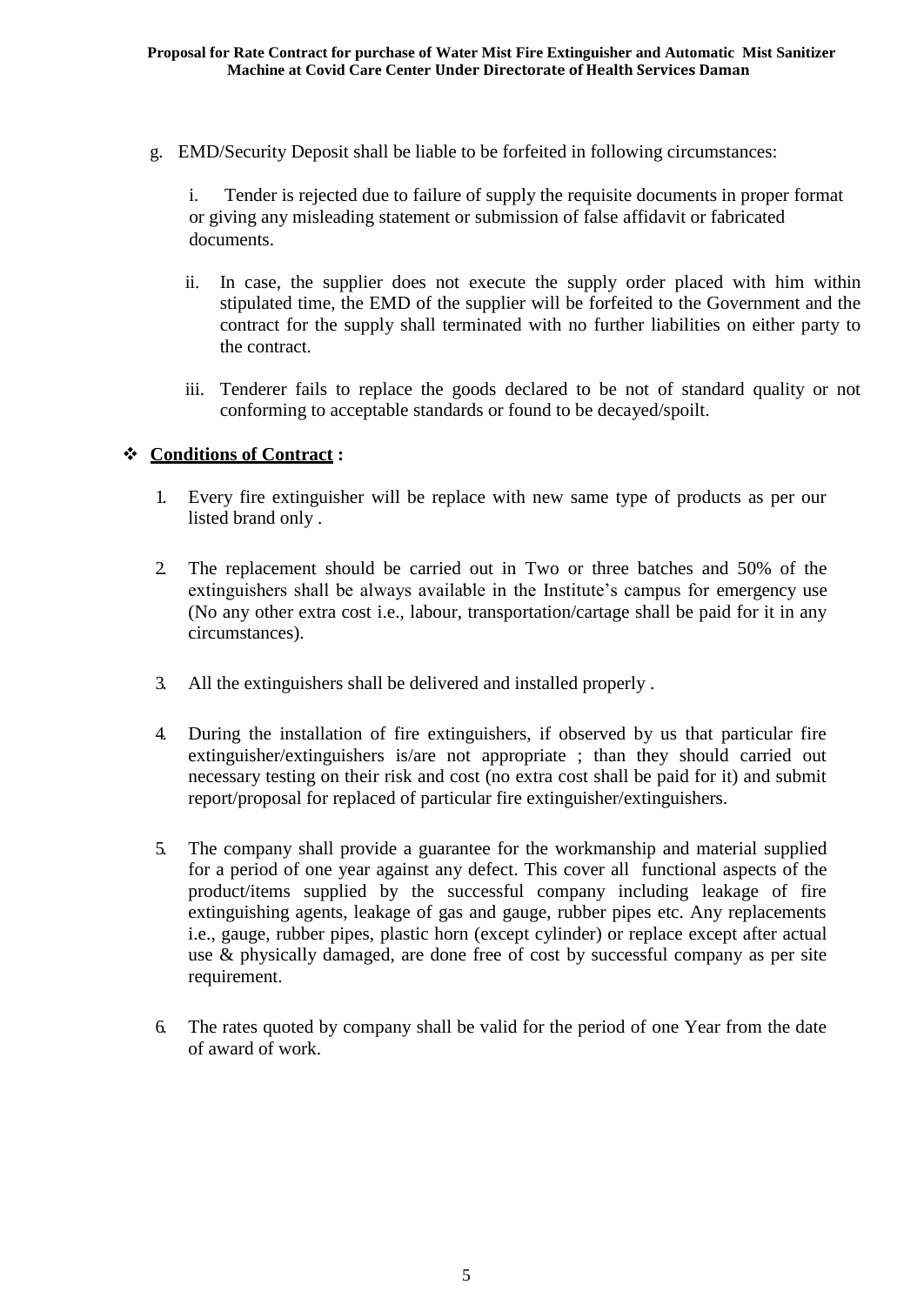**Proposal for Rate Contract for purchase of Water Mist Fire Extinguisher and Automatic Mist Sanitizer Machine at Covid Care Center Under Directorate of Health Services Daman**

- 7. The Company shall be responsible for any damage to the equipment's or laboratories equipment's caused due to faulty operation/poor servicing/mishandling etc by their staff and shall rectify the defects free of cost. Decision of the NII authority shall be final in this matter.
- 8. The company shall prepared the list of each and every fire extinguishers having details i.e Location, type, capacity, Assets number., cylinder number etc and submit before the submission of bill. **WITHOUT THIS DETAILS, PAYMENT WILL NOT BE RELEASED IN ANYCICUMTANCES OR PAYMENT WILL BE RELASED AFTER SIX MONTH OF OBSERVATION.**

Signature of tenderers with rubber stamp

Sd/-

**Director** Medical & Health Services "Tel.No.0260-2230470, 2230570" email ID : [dmhs-daman-dd@nic.in](mailto:dmhs-daman-dd@nic.in)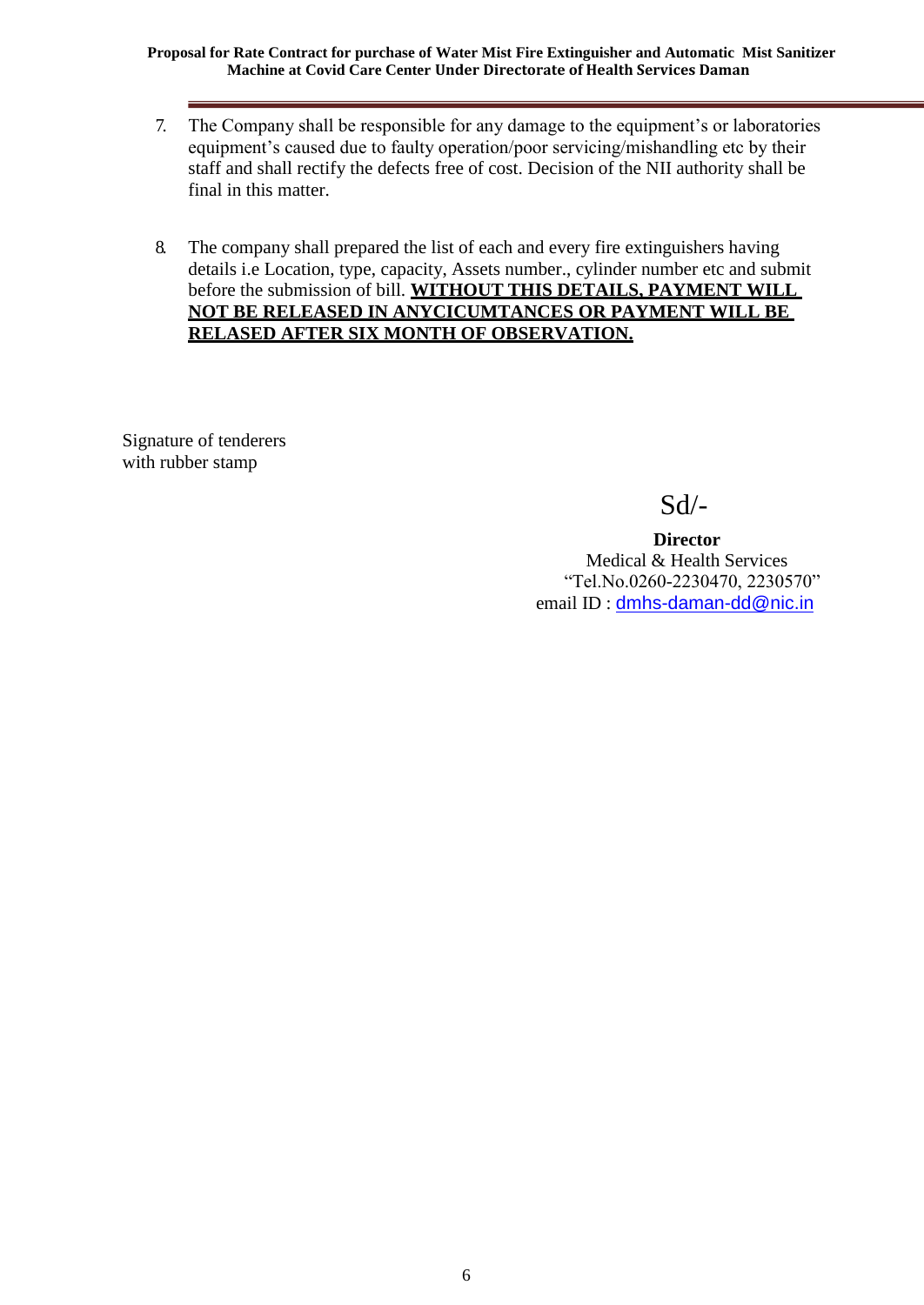#### **ANNEXURE –I**

## **DECLARATION BY THE BIDDER**

This is to certify that I/We before signing this tender have read and fully understood all the terms and conditions contained herein and undertake myself/ourselves to abide by them.

#### **Enclosures:**

1. **DD/Pay OrderNo**……………

2. Terms & conditions (**each page must be signed and stamped with theseal**)

**3.** Technical Bid. **(each relent documents must be signed and stamped with the seal)**

4. Financial Bid.

(**Signature of Bidder with seal) Name: Address: Date:**

**NOTE: Submission of all the documents mentioned above along with declaration, is mandatory. Non submission of any of the documents above will render the bid to be rejected**. Also, **Non adhering of any of the conditions will render the bid to be rejected.**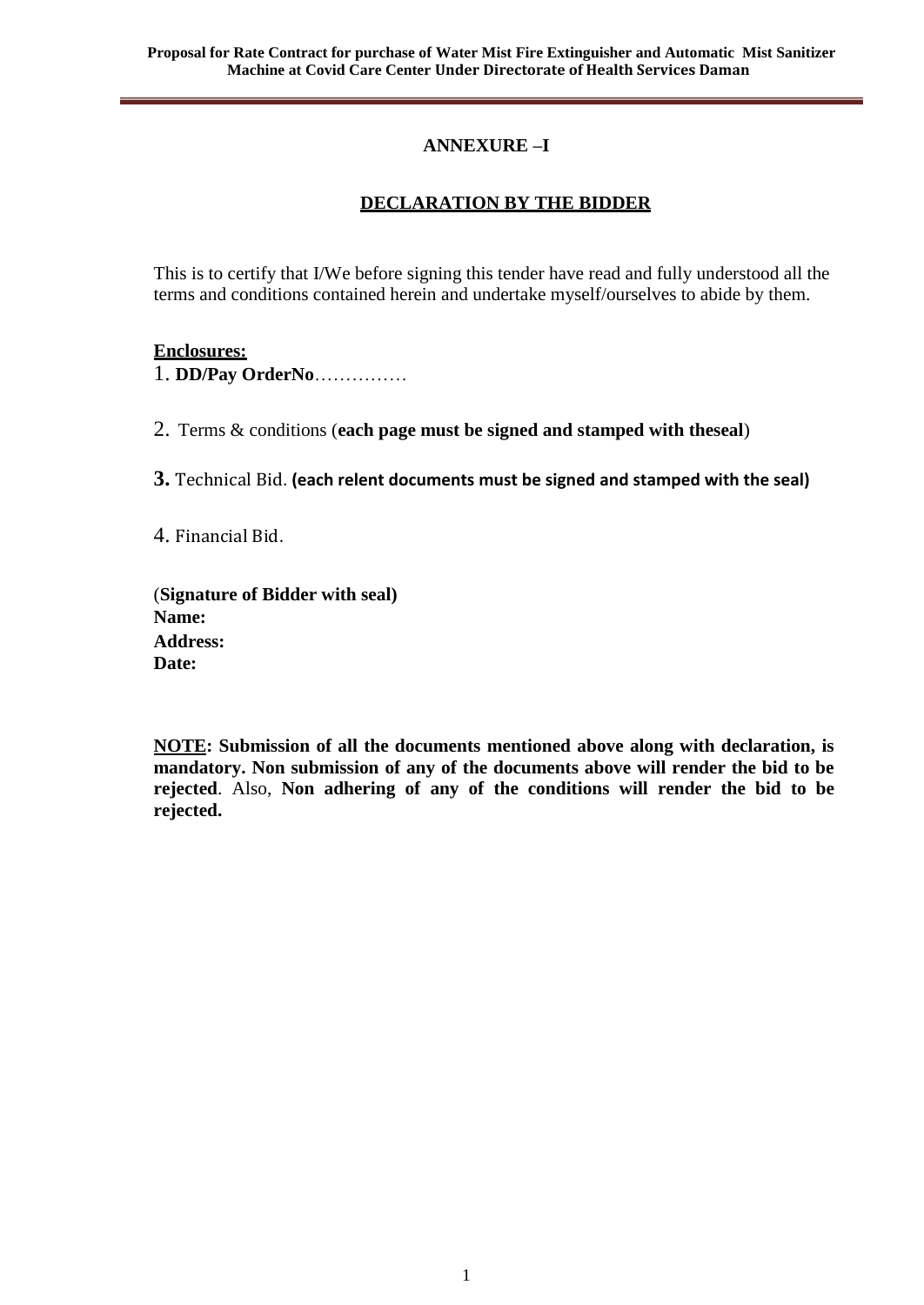## **ANNEXURE –II CERTIFICATE / UNDERTAKING**

- a) Certified that  $I /$  we have visited the site on------------------------------- and assessed the nature and amount of work involved before submitting our offer. We will be able to execute the work within the available site condition.
- b) I undertake that I/we have visited the place for **"maintenance & replacement of fire extinguisher"** and noted the entry work/door / approach sizes/quantities, space, etc. No extra cost will be claimed by us later on for any difficulties/modifications involved for total maintenance & replacement of fire extinguisher as mentioned in the tender. We also understand that the work is related with already operational/functional Institute's, so we are ready to work in day / night hour subject to availability of site/space.

Signature of tenderers with rubber stamp

**ANNEXURE**

- **Note : (i) A certificate for the site inspection should be duly signed by Engg-incharge or his representative as per annexure-II. Non-submission of this certificate will be treated as un-responsive bid and dis-qualified automatically and will not be considered for further evaluation.**
	- **(ii) Above certificate/ undertaking is to be given on the company Letter head.**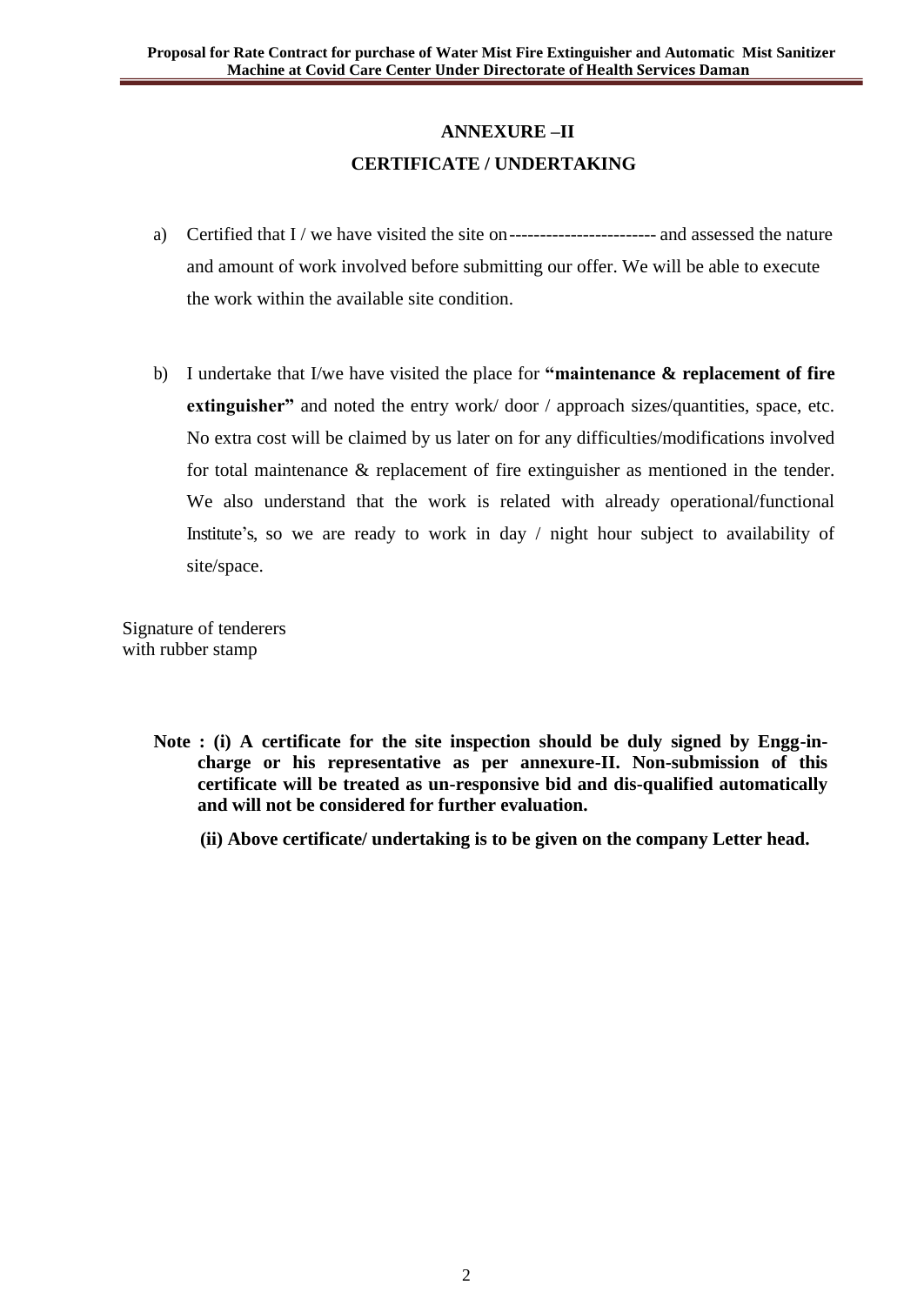| Sr.<br>No. | <b>Document / Certificate</b>                                                                                   | <b>Uploaded &amp;</b><br><b>Enclosed</b> | At<br>Page No. |
|------------|-----------------------------------------------------------------------------------------------------------------|------------------------------------------|----------------|
| A.         | <b>General Documents:</b>                                                                                       |                                          |                |
| 01.        | <b>Tender Fees</b>                                                                                              | Yes / No                                 |                |
| 02.        | <b>EMD</b>                                                                                                      | Yes / No                                 |                |
| 03.        | PAN No. Registration Copy                                                                                       | Yes / No                                 |                |
| 04.        | <b>GST No. Registration Copy</b>                                                                                | Yes / No                                 |                |
| 05.        | Firm Registration copy                                                                                          | Yes / No                                 |                |
| 06.        | <b>MSME Registration Copy</b>                                                                                   | Yes / No                                 |                |
| 07.        | Scan copy of Terms and Conditions of the tender<br>documents duly Stamped and Signed on each page.              | Yes / No                                 |                |
| 08         | Scan copy of Schedule of Documents correctly filled<br>with Stamped and Signed on each page. (Scope of<br>Work) | Yes / No                                 |                |
| 09.        | Product Boucher with all technical details.                                                                     | Yes / No                                 |                |
| 10.        | Experience /Work order Copy                                                                                     | Yes / No                                 |                |

#### **SCHEDULE OF DOCUMENTS ATTACHED**

It is verified that all the certificates / permissions / documents are valid and current as on date and have not been withdrawn/cancelled by the issuing authority. It is further verified that the representants at above, declaration part as per the format prescribed by the Administration and it is clearly and distinctly understood by me/us that the tender is liable to be rejected if on scrutiny and of these certificates is found to be not as per the prescribed format of Administration.

I/We further undertake to produce on demand the original certificate / permission / document for verification at any stage during the processing of the tender.

Date:

**ANNEXURE**

Place:

Sign & Stamp of tenderer.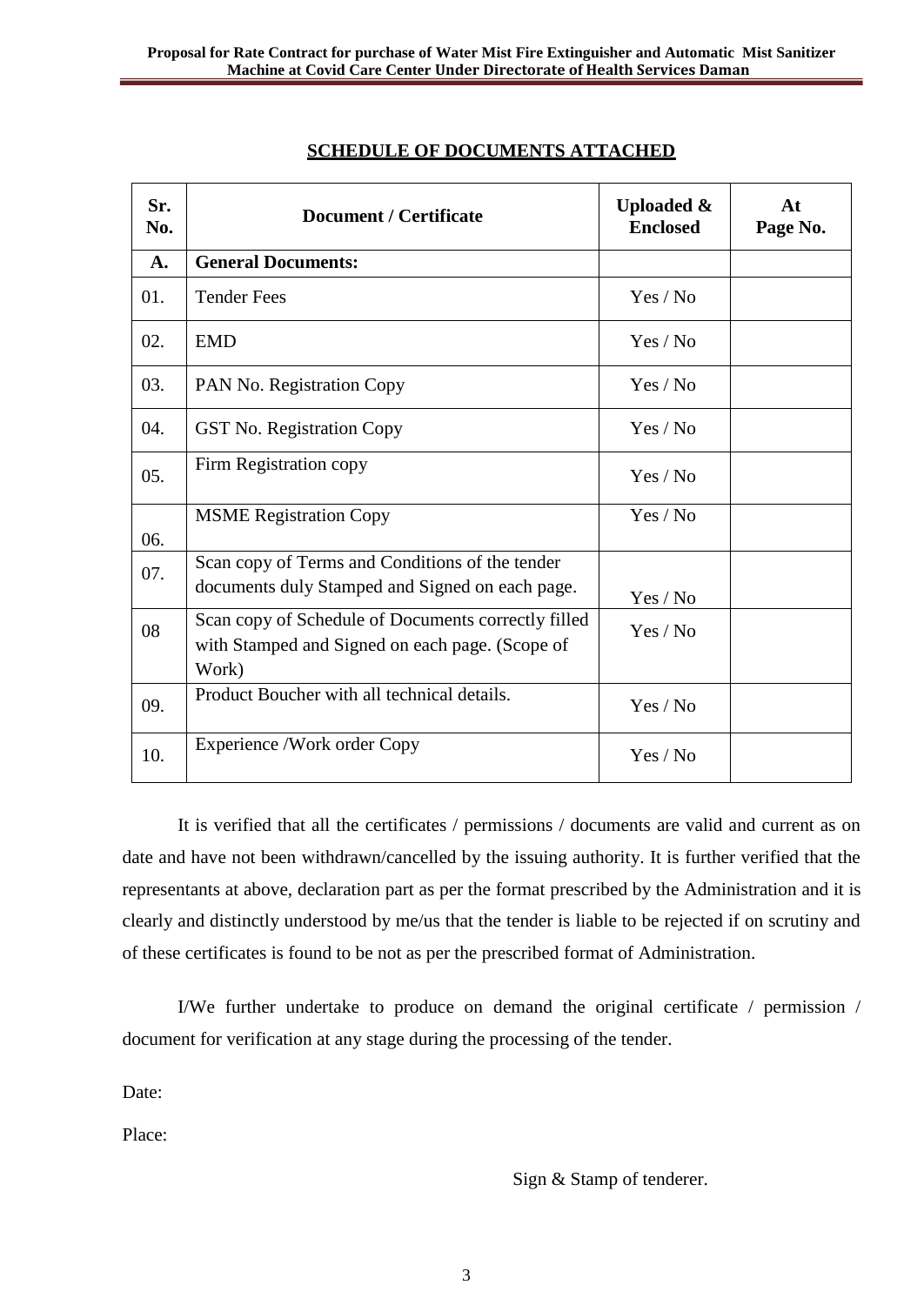# **SCOPE OFWORK**

## **Schedule of Specifications and Allied Technical Details:**

A) Proposal for Rate Contract for purchase of Water Mist Fire Extinguisher and Automatic Mist Sanitizer Machine at Covid Care Center under Directorate Medical & Health Services Daman

| S.No. | <b>Sub-Head and item of work</b>                                                                                                                                                                                                                                                                                                                                                                                                                                                                                                                                                                                                                                                                                                                                                                                                                                                                                                                                                                                                                                                                                                                                                                                                                                                                                                                                                                                                                                                                                                                                                                                                                                                                                                                                                                                                                   | Qty | Unit | <b>Compliance</b><br>YES / No |
|-------|----------------------------------------------------------------------------------------------------------------------------------------------------------------------------------------------------------------------------------------------------------------------------------------------------------------------------------------------------------------------------------------------------------------------------------------------------------------------------------------------------------------------------------------------------------------------------------------------------------------------------------------------------------------------------------------------------------------------------------------------------------------------------------------------------------------------------------------------------------------------------------------------------------------------------------------------------------------------------------------------------------------------------------------------------------------------------------------------------------------------------------------------------------------------------------------------------------------------------------------------------------------------------------------------------------------------------------------------------------------------------------------------------------------------------------------------------------------------------------------------------------------------------------------------------------------------------------------------------------------------------------------------------------------------------------------------------------------------------------------------------------------------------------------------------------------------------------------------------|-----|------|-------------------------------|
| 1     | Supplying and Installation of Mist Fire Extinguisher 3 Ltrs. per<br>below<br>technical specification. Watermist Portable fire<br>extinguisher capable of producing fine Mist of $< 80$ microns<br>size.Capacity :- 3 Liters .Body : Mild Steel Body. Instra Alarm<br>System with Housing 3mm/1/8" polycarbonate, Dimension: H-<br>W-D 136X136X50 mm, Power Source: 9V DC, Sounder<br>output 95db-low / 98dB-high, Operating Cable 3mm galvanized<br>steel, Alarm Current: 40mA at 95dB / 150mA at 98dB Colour:<br>Red.Pressure Gauge: Magnetic Pressure made in Germany,<br>Safety Seal:- Tamper-proof safety seal, Pressure Type :- Stored<br>Pressure, Fire Rating:- 8A, 13B & 25F printed on Fire<br>Extinguisher, Effective on : Class-A, Class-B, Class-F and<br>Electrically Started Fires, 35kV Di-electrical test pass and use<br>of de-ionized water make it safe on live electrical equipment of<br>up to 1000V, Gross CAN Weight 7 Kg, Empty CAN Weight 4<br>to 4.5 Kg , CAN Height 525MM, Diameter 161<br>MM,<br>Discharge Mechanism: Controllable discharge mechanism, Can<br>Construction : Deep drawn & CO2 Mig welded, Valve<br>Construction : Forging & Machining, Sheet metal thickness :<br>2.00 MM, Discharge Range: 2.1 Mtrs Min. Discharge Time:<br>Min 32 Seconds.                                                                                                                                                                                                                                                                                                                                                                                                                                                                                                                                                          | 1   | Nos. |                               |
| っ     | Supplying and Installation of Clean Agent Fire Extinguisher 2<br>Kg per below technical specification.<br>The Fire Extinguisher must based on Zero ODP. The bidder<br>must submit Letter of Authorisation from OEM for using Clean<br>Agent (HFC 236) in Portable Fire Extinguisher. The Clean<br>Agent (HFC 236) should be listed under EPA's SNAP<br>program, Underwriters Laboratories and NFPA 2001. The<br>current and valid BIS certification IS 15683:2006 needs to be<br>submitted along with offer. The Product should be EN<br>Approved and CE marked. Valid certificate as on date needs to<br>be submitted alongwith the bid, Insta Aram System<br>withHousing 3mm/1/8" polycarbonate,Dimension:H-W-D<br>136X136X50 mm, Power Source: 9V DC, Sounder output<br>95db-low / 98dB-high, Operating Cable 3mm galvanised<br>steel, Alarm Current: 40mA at 95dB / 150mA at 98dB Colour:<br>Red. The Manufacturer has to provide minimum 05 years<br>warranty on the extinguishers., The bidder must submit<br>Material Safety Data Sheet for HFC 236 Gas. The Extinguisher<br>must have controllable discharge mechanism to provide<br>flexibility of releasing extinguishing agent on targeted fire<br>location.,Tamper-proof safety seal.Each vessel needs to be<br>checked for tensile strength upto 35 kef/cm2 and Manufacturer<br>has to submit Hydrostatic pressure testing certificate for the<br>same. The extinguishers should be pressurized using high<br>grade Dry Nitrogen as per IS 1747 standard. OEM declaration<br>should be submitted. Can Construction : Deep drawn & CO2<br>Mig welded, Valve Construction : Forging & Machining,.<br>Internal Coating of Can: Epoxy Powder coating, External<br>Coating of Can: Epoxy Polyester Powder coating, In-house<br>Helium Leak Detection Testing is must to ensure maintenance | 1   | Nos. |                               |